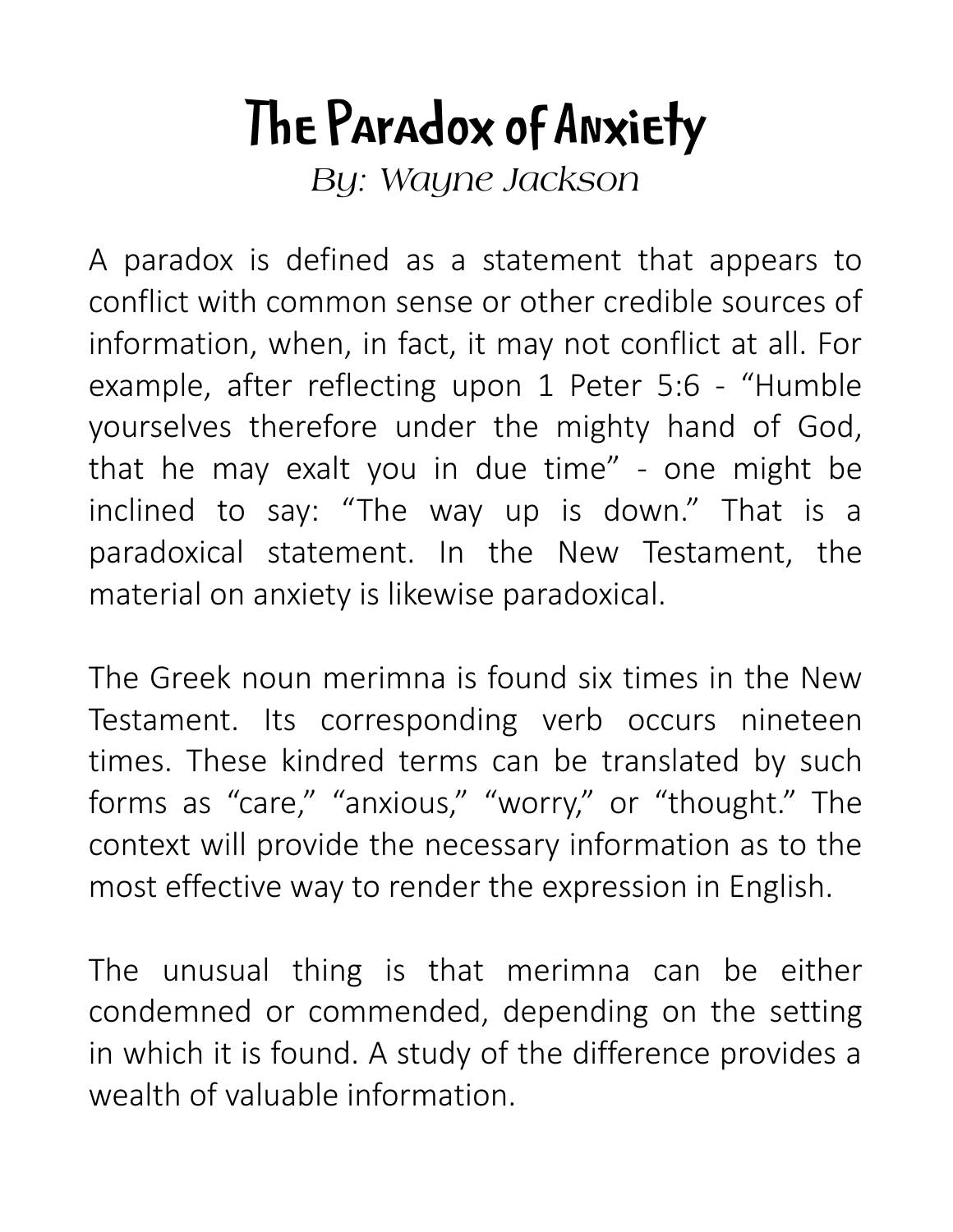## **Negative Anxiety**

Predominately, "worry" is condemned. Christ employed this word six times in the Sermon on the Mount in censuring needless anxiety over material things; (a) The Lord shows that worry is unfocused, because there is a dimension of life that reaches beyond one's body (Matthew 6:25), and that should be the prime target of one's concern. (b) Anxiety is useless; it changes nothing (v. 27) – except, perhaps, one's mental and physical wellbeing! (c) Worry is illogical; if God takes care of his lesser creations (e.g., flowers and birds), will he not care for his people? (v. 28). Note the "much more" contrast in verse thirty. (d) Fretfulness is faithlessness. It reveals the same unravelled level of frustration that is characteristic of those who have no relationship with God (vv. 31-32). It is tragic that some in the world appear to have a greater sense of mental tranquility than many who profess an intimate relationship with a Heavenly Father. (e) Finally, fearfulness is shortsighted; it lives on the precipice of what "might be" (v. 34). One has enough to deal with each day; there is no need to borrow trouble from tomorrow.

Martha is a prime example of one who was distracted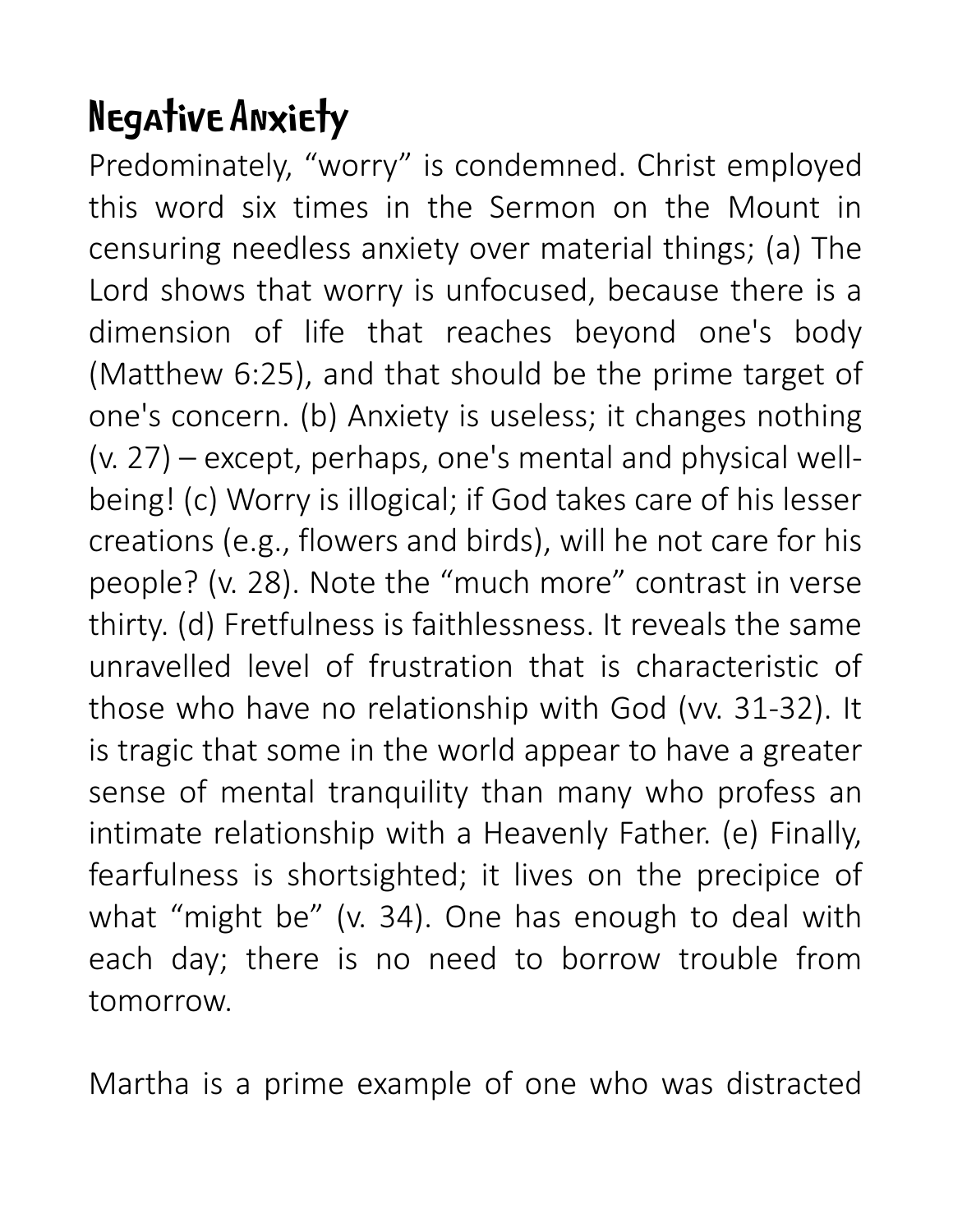with inordinate anxiety (Luke 10:41); in her preoccupation she robbed herself of teaching time at the Master's feet and became a harsh critic of her more focused sister (v. 42).

Many years ago, Ashley S. Johnson founded a school in eastern Tennessee for young men who wanted to preach the gospel but could not afford the expense of a more formal education. He called it "The School of Evangelists." He believed firmly in the providence of God and thus that the Lord would provide for those lads who wanted to enroll, as well as for the school itself as it sailed under the "flag of faith." He produced a book of sermons under the title, *The Life of Trust*, which would pay rich dividends to any Christian who explores its pages.

## **Positive Anxiety**

Not all anxiety is condemned. Turmoil invaded the church at Corinth over the use of various miraculous gifts. Some insisted on exercising their gift under circumstances where confusion could prevail. Thus Paul urged that the local members should subordinate their self-interests and have "care" (concern) for one another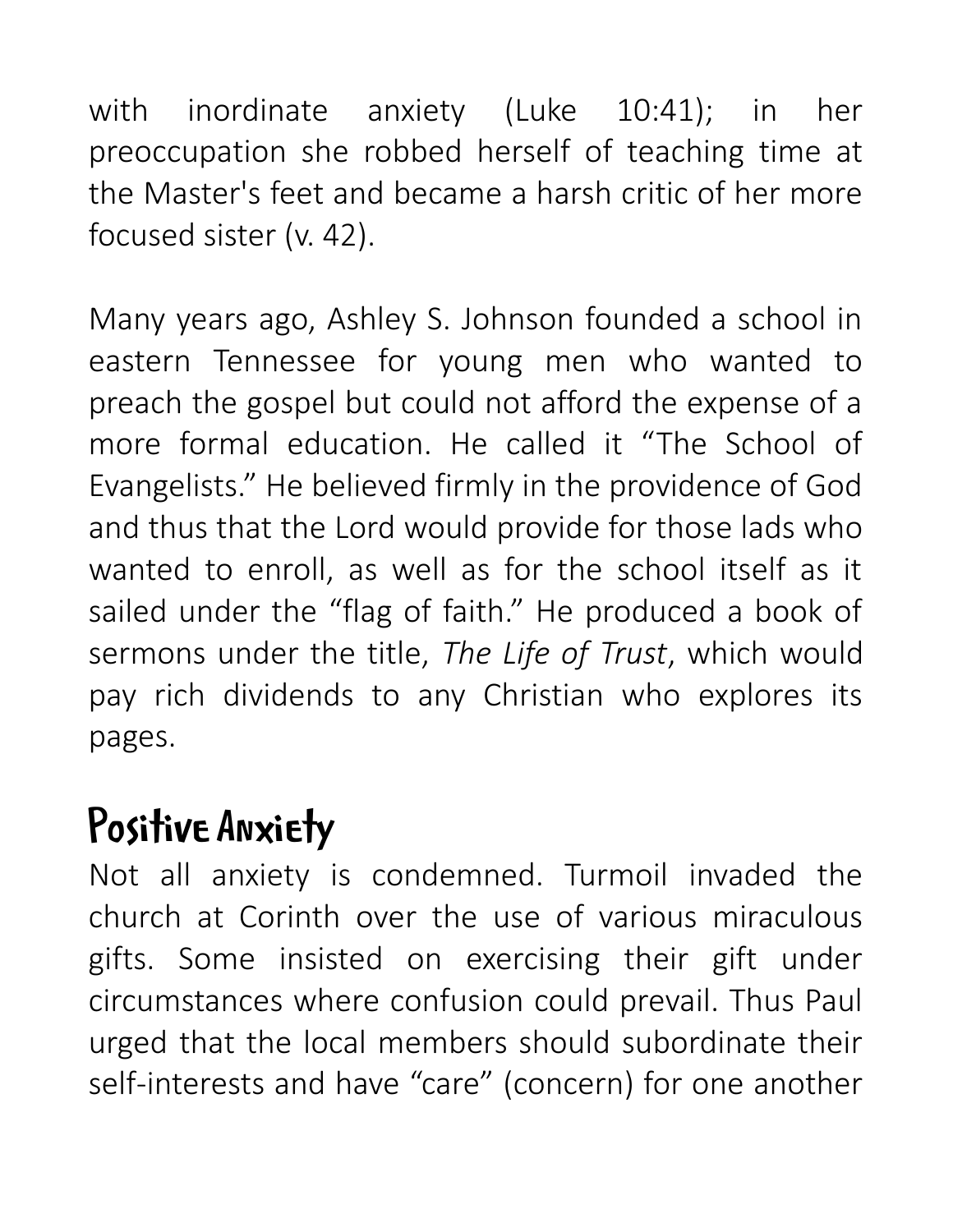(1 Corinthians 12:25). Care is an antidote for contentiousness! Paul loved the church at Philippi. He had established that congregation (Acts 16), and these precious souls had supported the beloved apostle for over a decade (cf. Philippians 4:10ff). At the time he wrote his letter to this church, he anticipated sending his protege, Timothy, to Philippi to assist these precious saints, In the process he paid a wonderful compliment to his young missionary companion.

In a note of commendation, the apostle wrote: "But I hope in the Lord Jesus [i.e., I hope it is the Lord's will] to send Timothy shortly unto you, that I also may be o god comfort, when I know of your state [i.e., how they were bearing up under persecution]" (Philippians 2:19). He continued, referencing Timothy: "For I have no man likeminded, who will care [merimnao] truly for your state" (v.20). In essence, Paul is saying, "If Timothy is with you, you can be assured of his genuine concern for your spiritual welfare and he will be a blessing to you – and to me in respect." O how blessed we are when we have family in the Lord who worry (in the right way) over us. It's an index of their love!

That Paul was a victim of serious and sustained